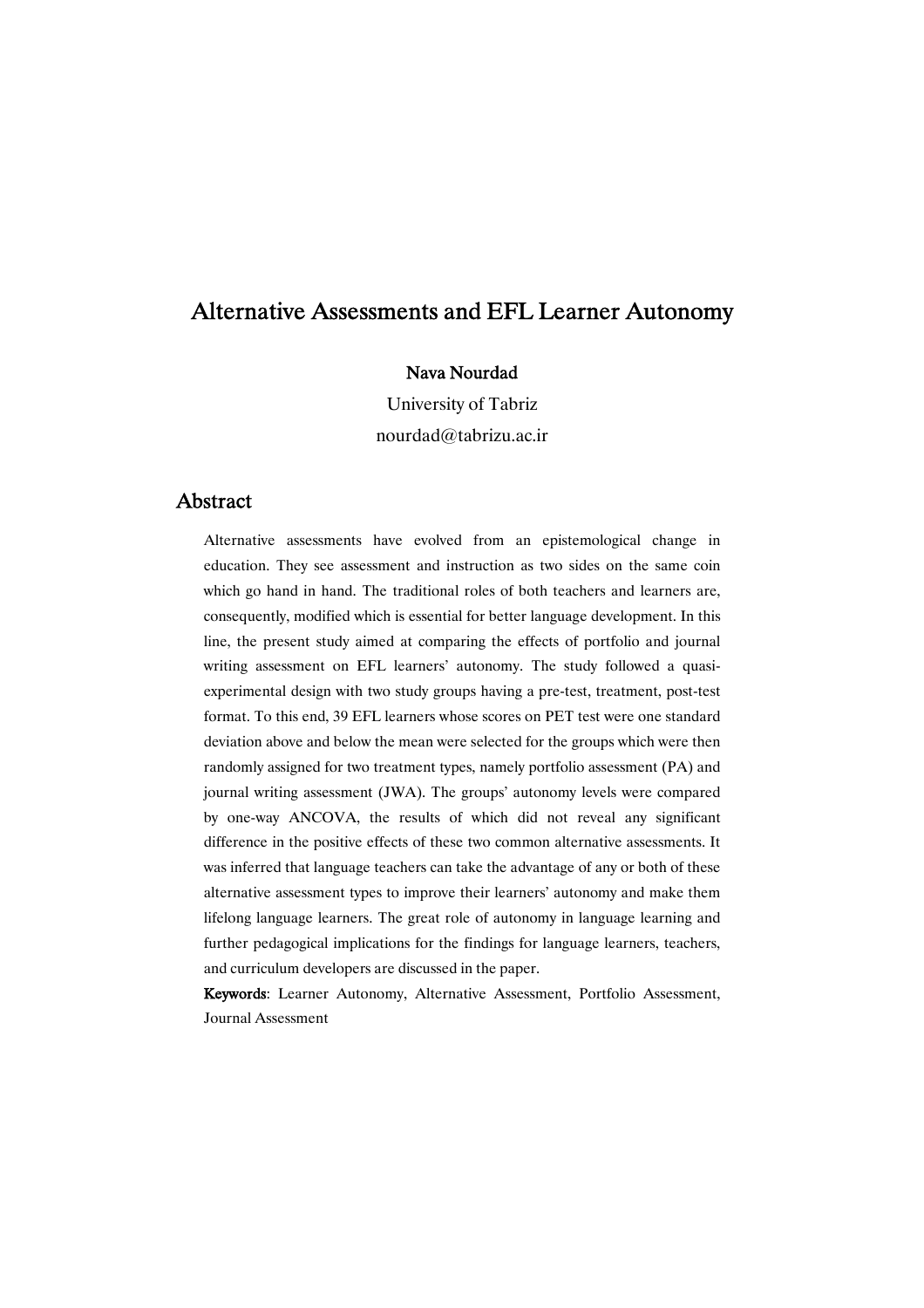## 1.Introduction

Learner autonomy refers to a student's ability to set appropriate learning goals and take charge of his or her own learning. Autonomous learners are characterized by their active involvement in the planning, monitoring and evaluation of their learning. Autonomy makes the learners control and manage their own learning (Benson, 2001). One of the aims of pedagogy and education is to make autonomous learners.One key principle of learner autonomy is the emphasis on the role of the learner rather than the role of the teacher (Finch, 2002). In autonomous language classrooms, teachers are changing their roles and moving to new ones. Language teachers do not play the role of transmitters of information. Their role is more that of a counselor and a facilitator whose position is to manage the activities in the classroom and maintain learning environment that encourage learners to view learning as a lifelong process (Jacobs & Farrell, 2001; Lowes & Target, 1999).The learners' role is to take charge of their learning (Holec, 1981). As Dam (1995) emphasizes, learners' active participation and responsibility for their own learning process are significant in the field of foreign language learning. Hence, the learner's role in an autonomous learning is not that of a passive receiver of knowledge. Learners become autonomous by being involved in all aspects of the learning process and they need to have some choice and control over their own learning (Little, Ridley, & Ushioda, 2003). Even though the teacher remains the more knowledgeable and experienced person in the classroom, learning can only happen if learners are willing to contribute.

It should be added that success in autonomy- oriented pedagogy depends on the operationalization of three interacting concepts: learner involvement, learner reflection, and target language use (Little, 2007). The principle of learner involvement entails that we help learners to take charge of their own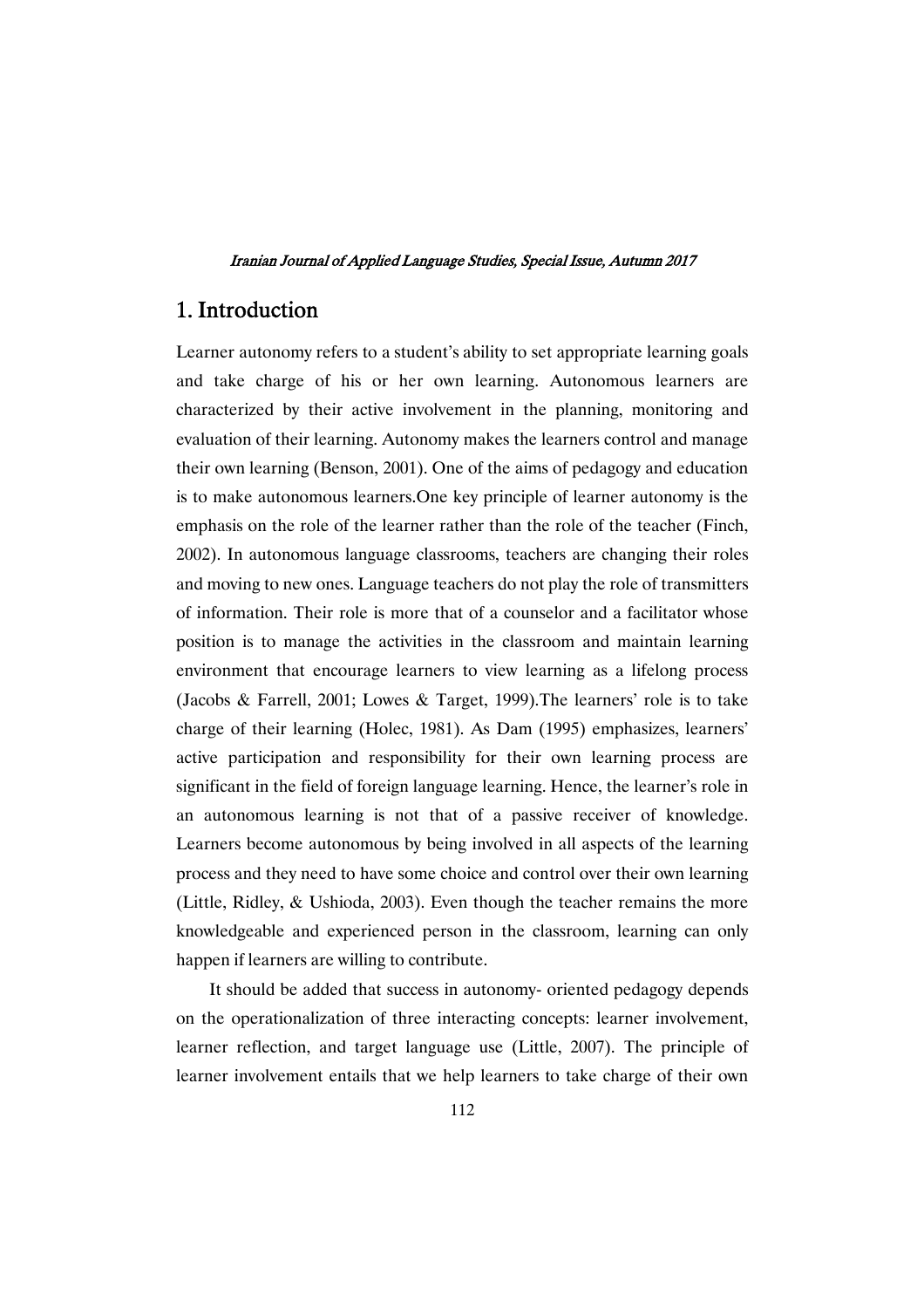learning by engaging them fully in planning, monitoring and evaluation. The principle of learner reflection, already implied by the principle of learner involvement, entails that we help learners to engage reflectively with the process and content of their learning. The principle of target language use entails that we help learners to use the target language as the medium of task performance but also of metacognition and metalinguistic reflection (Benson, 2007). These three principles take account of the affective, metacognitive/metalinguistic and communicative dimensions of language learning.

Providing these three interrelated principles seems to be possible through post-method language teaching and consequently alternative assessments rather than summative assessments. In these types of assessment, the focus has changed from standard tests view of the assessment toward integration of assessment with learning.

The lack of autonomy among Iranian EFL learners is a great problem which hinders language learning. In Iranian educational system, which is still teacher-centered learners are not given the responsibility of their own development and the same dependence moves to foreign language setting. Teacher-centered classroom is characterized by transmitting the knowledge from the expert, who is the teacher, to the novice, who is the learner (Harden  $\&$ Crosby, 2000). But what may have a contribution to autonomy and autonomous learning results mainly in learner-centered environment. Learner-centered classroom is described as an environment in which learners are active in the processes of learning (Nunan, 2003).

Recent teaching and assessment methods focus not only on language development, but also on developing whole person learners. Learner autonomy is currently one of the most widely discussed concepts in foreign language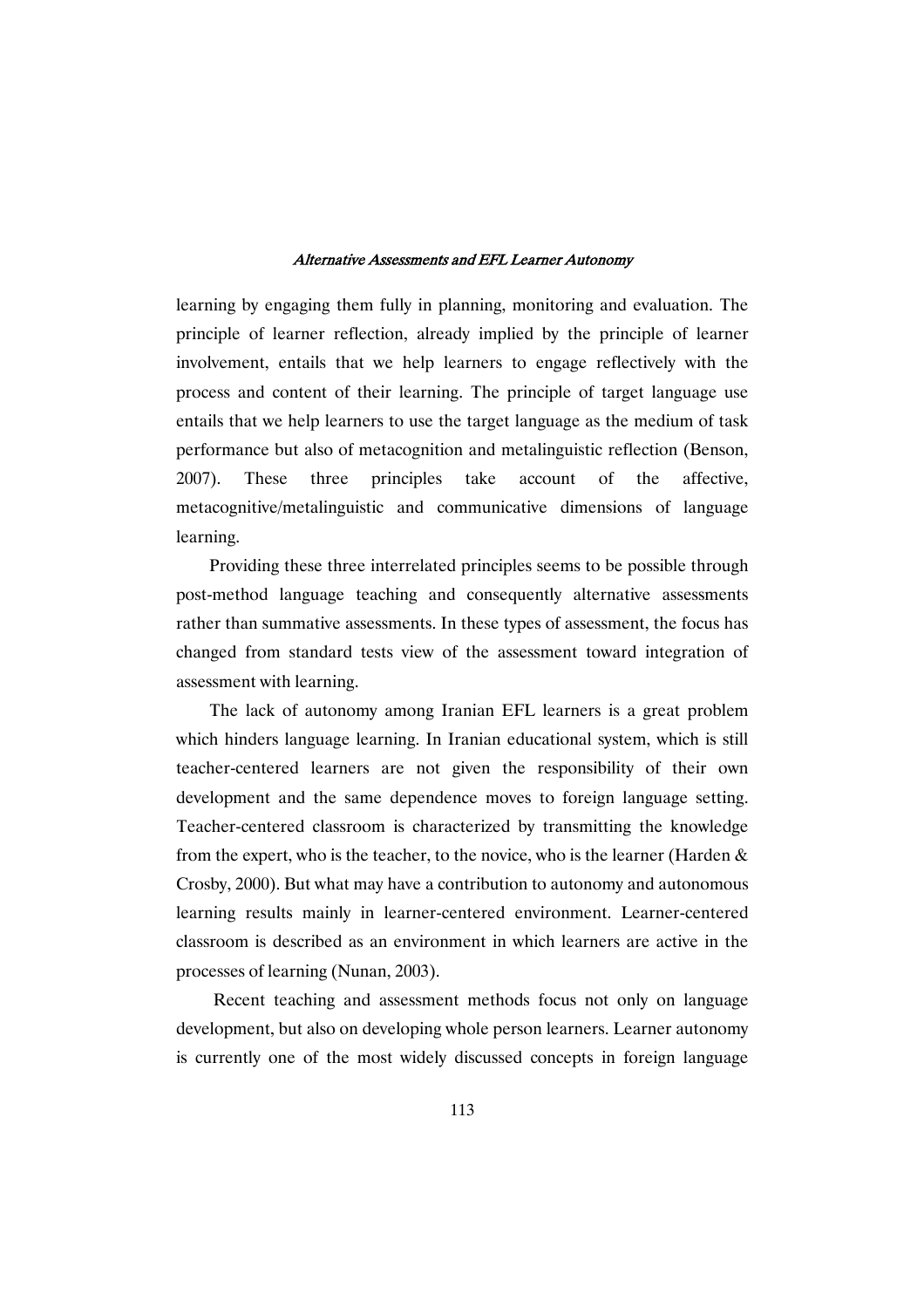pedagogy and a common goal of second language curricula. It is generally accepted that reflection is a key constituent of learner autonomy.

Considering that reflection has effect on autonomy of the learners, and considering the potentiality for providing reflection through alternative assessment, this study compared the effect of two commonly used alternative assessments namely portfolio and journal assessment on learner autonomy among Iranian EFL learners. Based on the research problem and the purpose of the study, the following research question was issued:

## Do portfolio assessment and journal assessment differ in their effect on EFL learners' autonomy?

In line with the previous literature and the research question, the null hypothesis of the study was as follows:

There is no significant difference in effects of portfolio and journal assessment on EFL learners' autonomy.

## 2.Methodology

### 2.1. Design of the Study

The present study was done in order to compare the potential effects of portfolio assessment and journal assessment on autonomy of EFL learners. Therefore there were two independent variables as portfolio and journal assessments and one dependent variable as EFL learners' autonomy. Considering non-random convenient sampling, the design of the study was a quasi- experimental with a pre-test, treatment and a post-test in two experimental groups.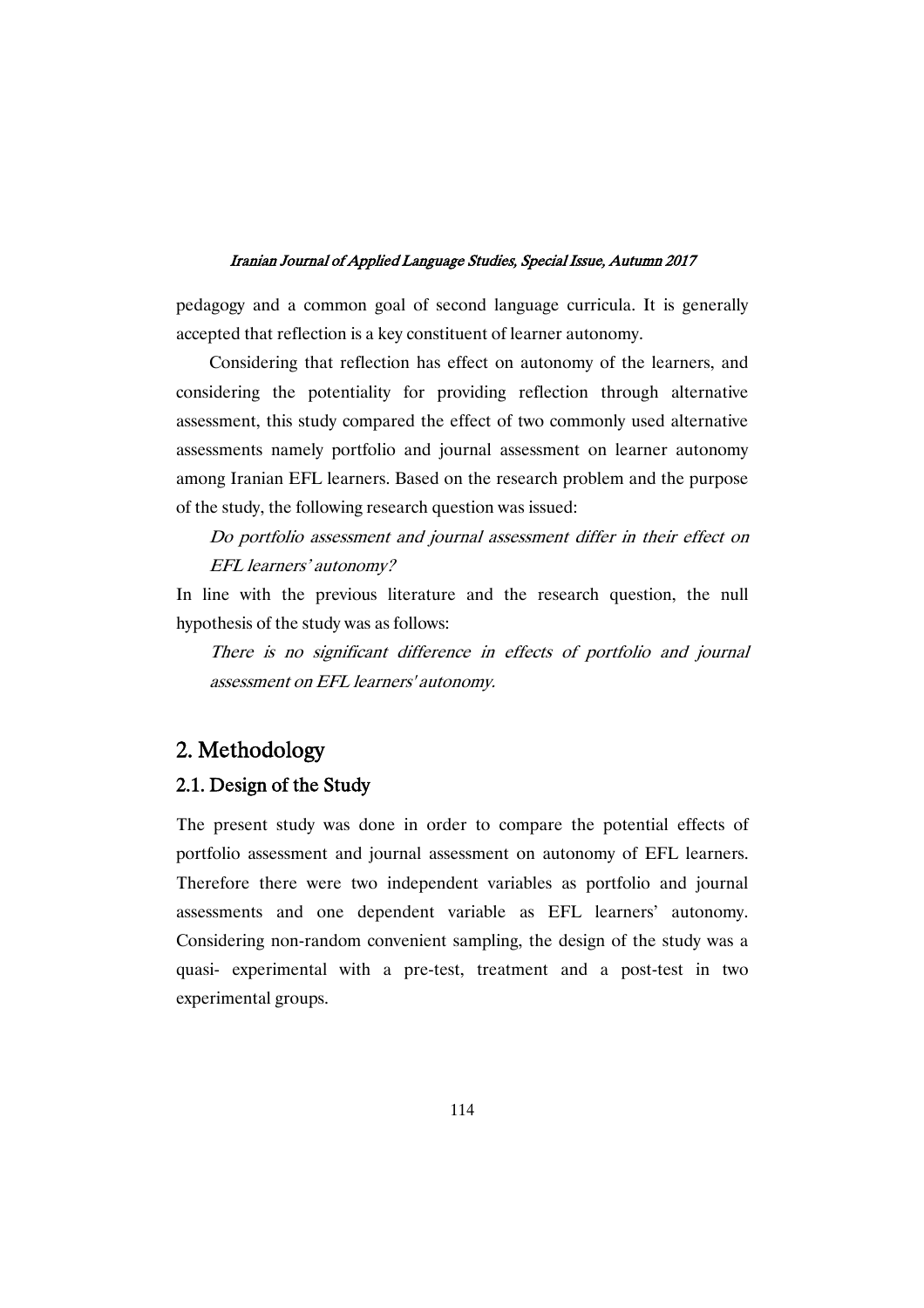### 2.3. Participants of the Study

The participants of the present study included 39 adult male and female Iranian EFL learners. They were selected through convenience sampling from four classes of a language institute. The initial number was 44, however 39 homogenous learners whose language proficiency test scores laid between one standard deviation above and below the mean score were selected for the study.The participants hold different educational degrees in various majors.

### 2.4. Data Gathering Instruments

Preliminary English Test (PET) was used as English proficiency test to homogenize the selected participants. The selected test included reading and listening parts. The total score of the mentioned test was 60; from which 35 was dedicated to reading skill including reading comprehension and vocabulary questions and 25 to listening skills.

In order to measure learners' autonomy before and after the treatment period, Macaskill and Taylor's (2010) Autonomous Learning Scale was used. It is a 12-item measure with two subscales measuring independence of learning. Responses are recorded on a five-point Likert scale including scales, 1 (very unlike to me), 2 (unlike to me), 3 (neither like nor unlike to me), 4 (like to me), and 5 (very like to me) with higher scores indicating higher levels of autonomous learning. This instrument was administrated in a pilot study before administration on the study participants in order to find out about its reliability. The calculated reliability by Cronbach's alpha appeared to be 0.83 which was quiet acceptable.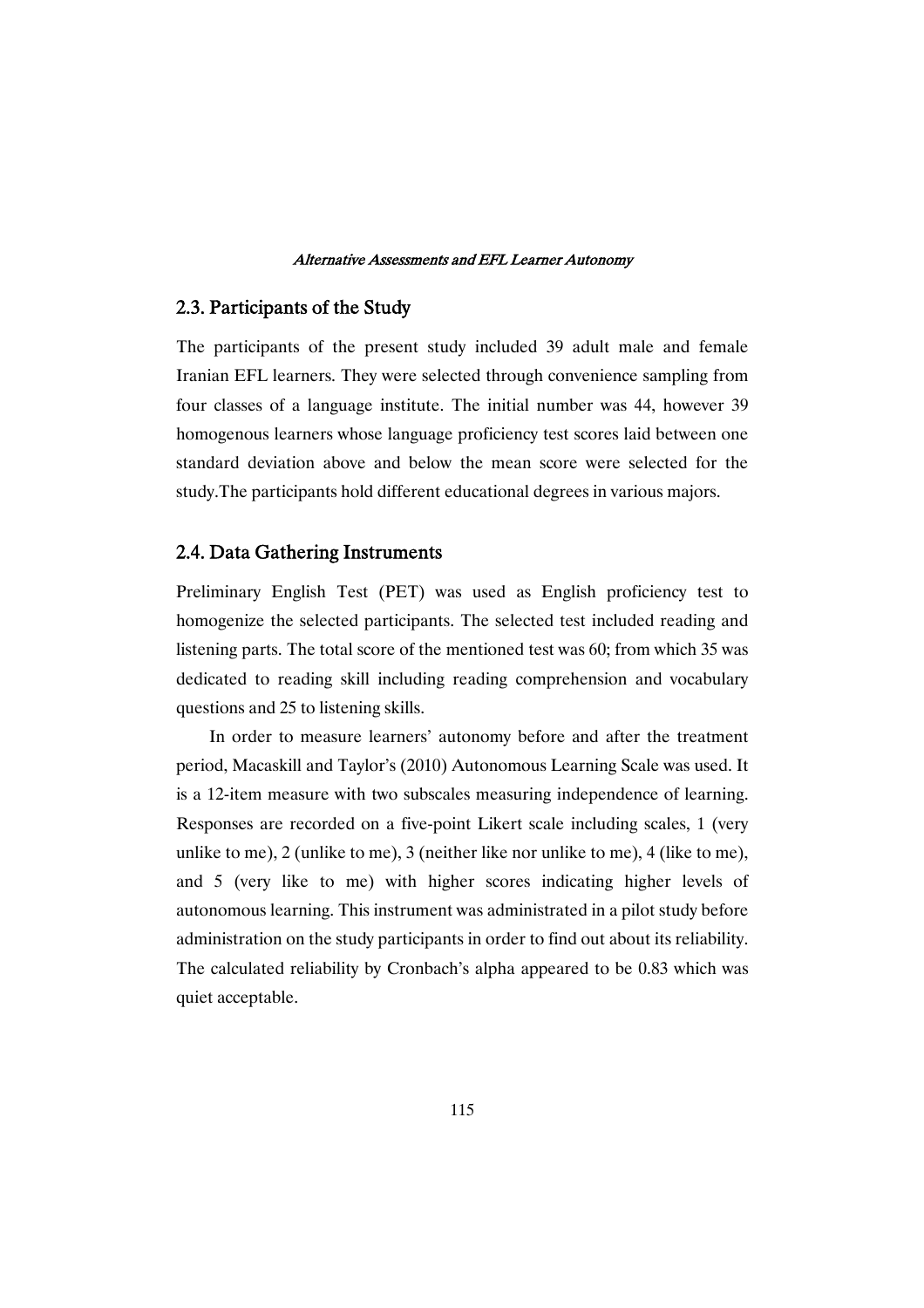### 2.5.Procedure

The procedures of the present study include, selection of participants, pretesting the participants, treatment period, and post-testing of the participants. Each procedure is explained separately as follows:

As the first step of the study, by selecting the learners in a language institute and through implementing PET language proficiency test, 39 preintermediate EFL learners were selected out of 44 learners of Jahad Daneshgahi institute. The scores from the PET test were analyzed and the learners whose score were between the range of +1 and -1 standard deviation, were selected as final participants of study  $(n=39)$ . By the beginning of the next term, those learners were randomly placed in two classes (groups) namely portfolio and journal. Therefore 20 of the selected learners were randomly assigned to portfolio group and 19 to journal group.

After randomly assigning learners into groups of portfolio and journal, the participants' prior autonomy level was measured by Macaskill and Taylor's (2010) Autonomous Learning Scale.After the pre-test, treatment period began. In portfolio group "classroom model of portfolio" was applied during 10 sessions to the participants and the portfolio procedure consisted of collection, selection, and reflection. At the beginning of the term, the instructor explained about the design, goal, and procedure of the portfolio assessment.The participants were given reading texts and were asked to summarize them during which there was interaction between teacher and students. Teacher's role was as a facilitator. There are some essential elements in a portfolio such as a cover letter, table of contents, core and optional entries, dates, drafts and reflection sheets. Since this study considered a reading portfolio, two of these activities (reflection sheets and cover letter) were considered in the study.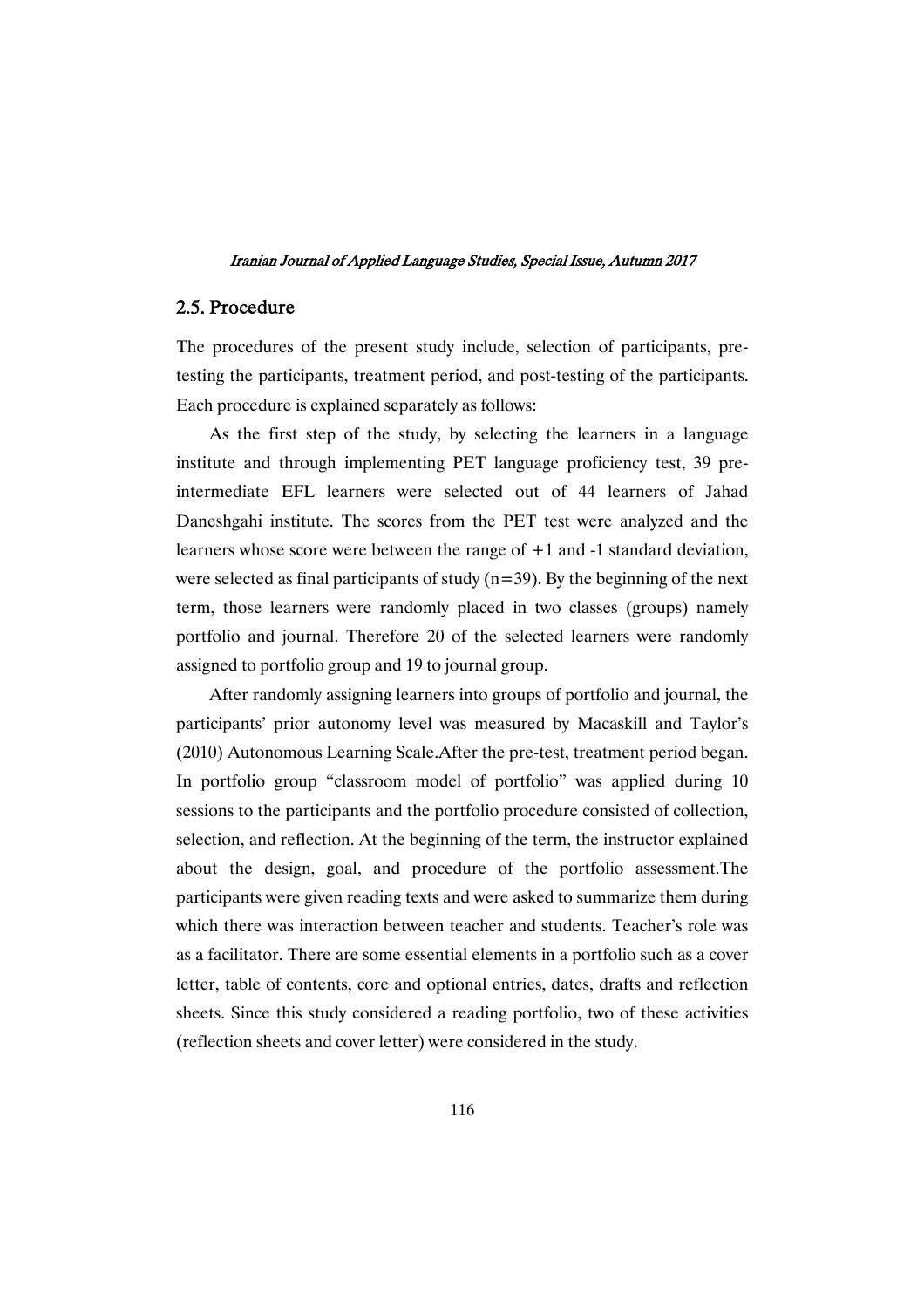A Cover letter is an essential part of the portfolio. It consists of two parts. The first part gives information about the author of the portfolio; a kind of autobiography. The second part is similar to reflection. There, participants were supposed to evaluate themselves as a whole: how they performed during the process, what they gained from the process, and what kind of changes, if any, they underwent.

Reflection Sheets are the key elements of portfolios. Through the reflection sheets, after each task, participants gained insight into their own work. They reflect on how they performed the task, why they chose the text, and what they have learned. Therefore, in Portfolio group, the participants read about different topics based on teachers' instruction. After that, the instructor wrote his notes and comments. By means of these comments, learners noticed strong and weak points of their reading comprehensionability. Then, the learners were asked to reflect on or self-assess their work and evaluate it. Then, they revised and redrafted their task upon their instructor's feedbacks and their own reflections.

The participants in the journal writing group read the same texts as the portfolio group did during 10 sessions and they summarized them based on the teachers' instructions and reviewed them critically. Journal writing can have many different applications based on the goals of the instructor and learners. One common model of journal writing is used to promote reflection and thought through one-on-one dialogue between the student and instructor, this model is called dialogue journal. According to the aims of present study, this model, dialogue journal, was applied for journal group.

Giving the reading comprehension text, the instructor asked the participants to summarize the text and write their reflections on the reading text. Each session, the instructor randomly selected a few students to share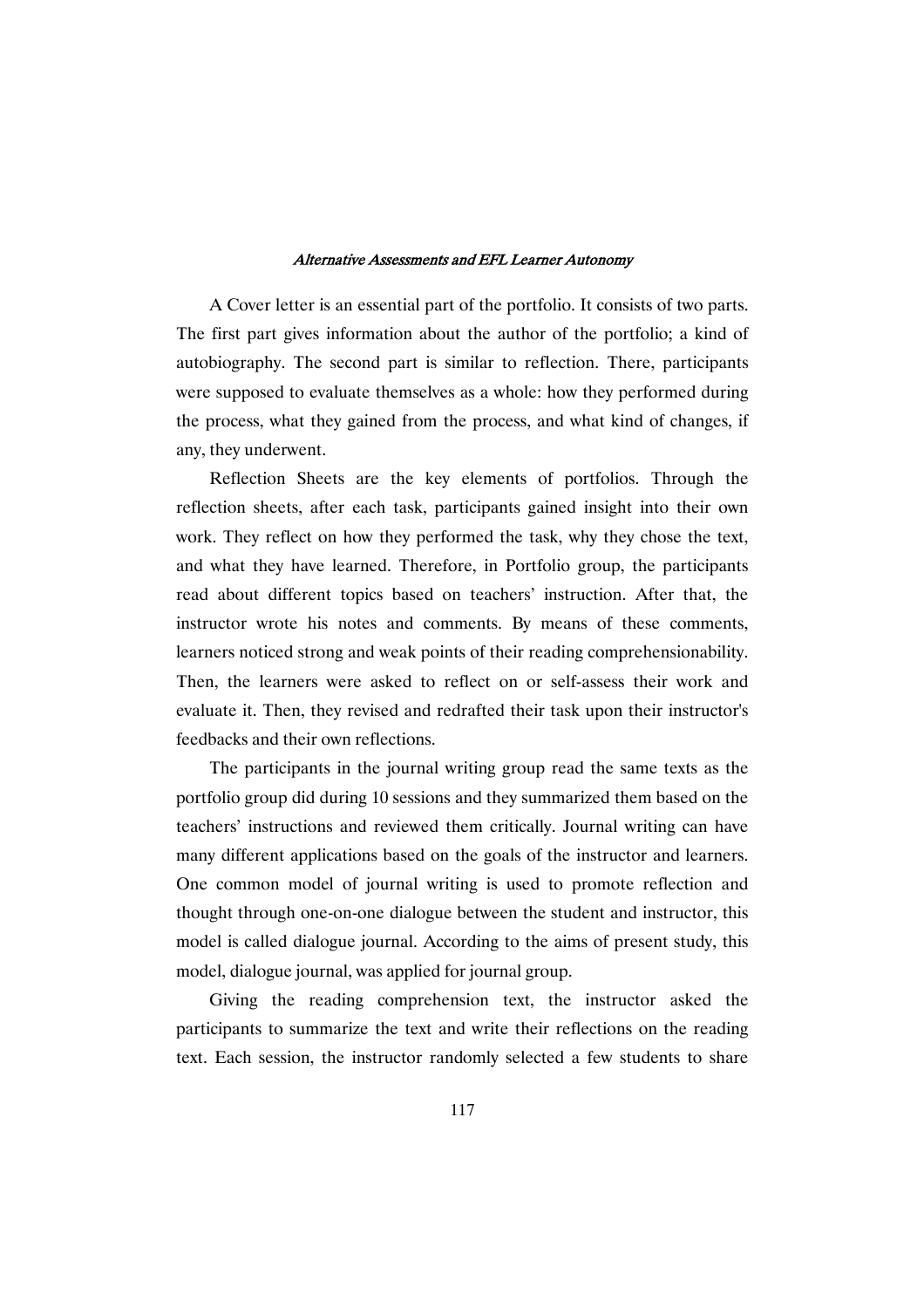what they have written in their journals. Then the instructor collected journals at the end of each day or week and responded to anything the participants had written.

Summarizing was the reading comprehension strategy of the present study, i.e. the learners were supposed to read the passages and summarize them. The instructor taught them summarizing strategy. The learners in the portfolio group summarized the passages and then reflected on or self-assessed their work and evaluated it. The learners in the journal group, on the other hand, read the same passages and summarized them and after summarizing reviewed them critically and gave their ideas and comments about them. After the 10 session treatment of the two groups, their autonomy was measured once more to compare the effect of the two assessment types.

## 3.Results

Prior to the treatment the homogeneity of the participants in autonomy was also investigated through the normality tests, the results of which are presented in Table 1. As it is shown in Table 1, distribution of the data in both groups was normal since the Skewness and Kurtosis were in normal distribution range  $(\pm 2)$ .

| Table 1. Normality Test of Pre Treatment Autonomy |      |                  |                  |                 |                      |                 |                      |  |
|---------------------------------------------------|------|------------------|------------------|-----------------|----------------------|-----------------|----------------------|--|
|                                                   | N    | Minimum          | Maximum          | <b>Skewness</b> |                      | <b>Kurtosis</b> |                      |  |
|                                                   |      | <b>Statistic</b> | <b>Statistic</b> |                 | Statistic Std. Error |                 | Statistic Std. Error |  |
| PA Group                                          | 20   | 22.              | 48               | .67             |                      |                 | .99                  |  |
| <b>JWA Group</b>                                  | - 19 | 20               | 47               |                 |                      | - 39            | 1.01                 |  |

The homogeneity of the participants in post treatment autonomy was also investigated through the normality tests, the results of which are presented in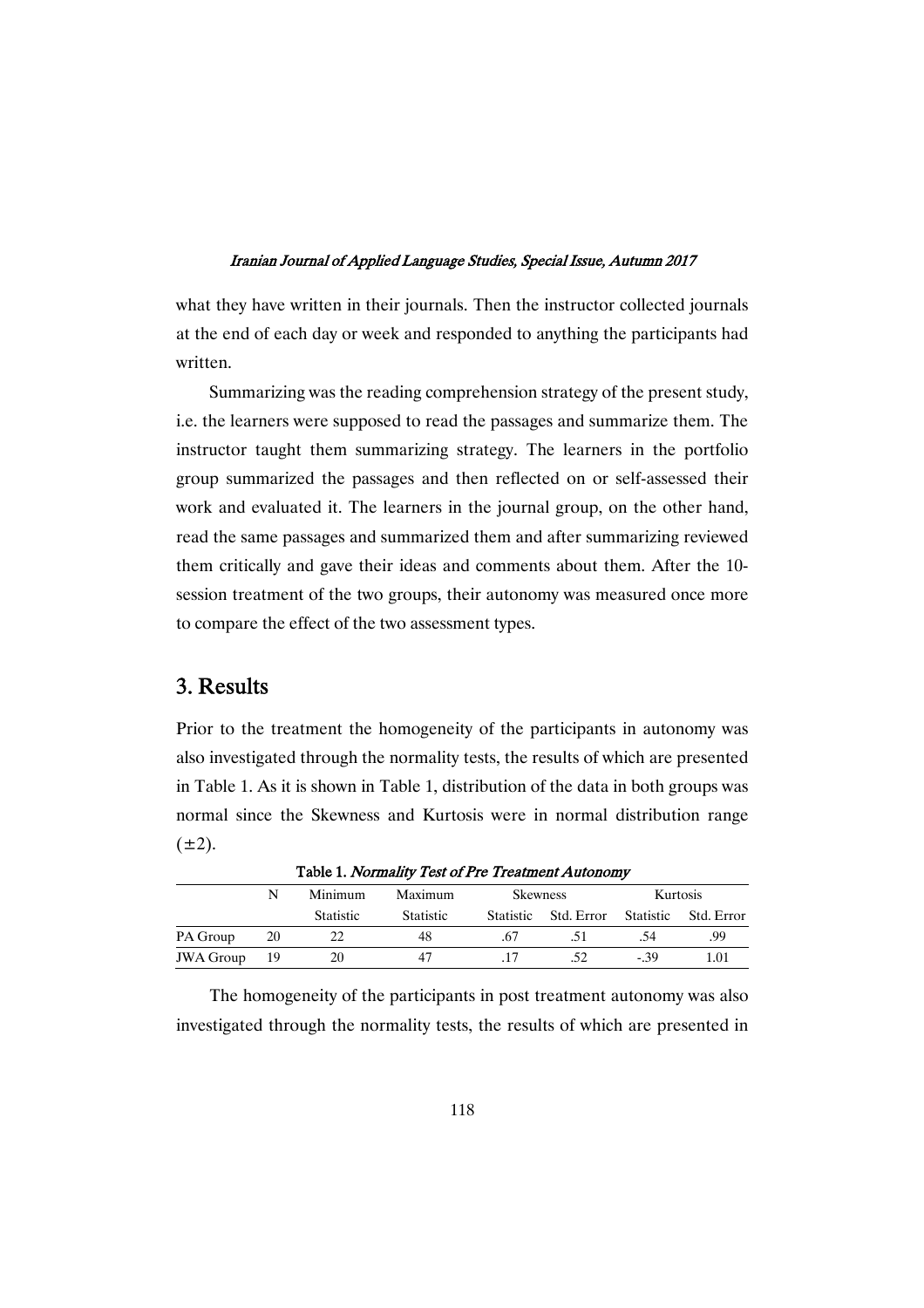Table 2. The results indicated that the distribution of scores in both groups (PA and JWA) was normal.

|           | Minimum |                  | Maximum          | <b>Skewness</b>  |            | Kurtosis  |              |  |  |
|-----------|---------|------------------|------------------|------------------|------------|-----------|--------------|--|--|
|           |         | <b>Statistic</b> | <b>Statistic</b> | <b>Statistic</b> | Std. Error | Statistic | - Std. Error |  |  |
| PA group  | 20      | 25               | 49               | .24              |            |           | .99          |  |  |
| JWA group | 19      | 20               | 48               | -.01             | .52        | -.48      | 1.01         |  |  |

Table 2. Normality Test of Post Treatment Autonomy

In order to answer the research question comparing the effect of portfolio assessment and journal writing assessment on EFL learner autonomy, a oneway analysis of covariance (ANCOVA) was conducted. The independent variable, assessment type, included two levels: portfolio assessment and journal writing assessment. The dependent variable was the participants' scores in post treatment autonomy questionnaire and the covariate was the participants' scores in pretreatment autonomy questionnaire.

| Source                    | Type III<br>Sum of<br>Squares | df           | Mean<br>Square | F     | Sig. | Partial<br>Eta<br>Squared | Noncent.<br>Parameter | Observed<br>Powerb |
|---------------------------|-------------------------------|--------------|----------------|-------|------|---------------------------|-----------------------|--------------------|
| Corrected<br>Model        | 1561.2a                       | 3            | 520.4          | 135.5 | .00  | .921                      | 406.673               | 1.000              |
| Intercept                 | 11.0                          | $\mathbf{1}$ | 11.0           | 2.8   | .09  | .076                      | 2.874                 | .378               |
| PT<br>Autonomy            | 1514.4                        | $\mathbf{1}$ | 1514.4         | 394.4 | .00  | .919                      | 394.495               | 1.000              |
| Groups                    | 9.8                           | $\mathbf{1}$ | 9.8            | 2.5   | .11  | .069                      | 2.575                 | .345               |
| Groups $*$ PT<br>Autonomy | 5.5                           | $\mathbf{1}$ | 5.5            | 1.4   | .23  | .040                      | 1.456                 | .217               |
| Error                     | 134.3                         | 35           | 3.8            |       |      |                           |                       |                    |
| Total                     | 51023.0                       | 39           |                |       |      |                           |                       |                    |
| Corrected<br>Total        | 1695.5                        | 38           |                |       |      |                           |                       |                    |

Table 3. Analysis of Co-Variance for Autonomy by Assessment Type

a. R Squared=.92 (Adjusted R Squared=.91)

b. Computed using alpha=.05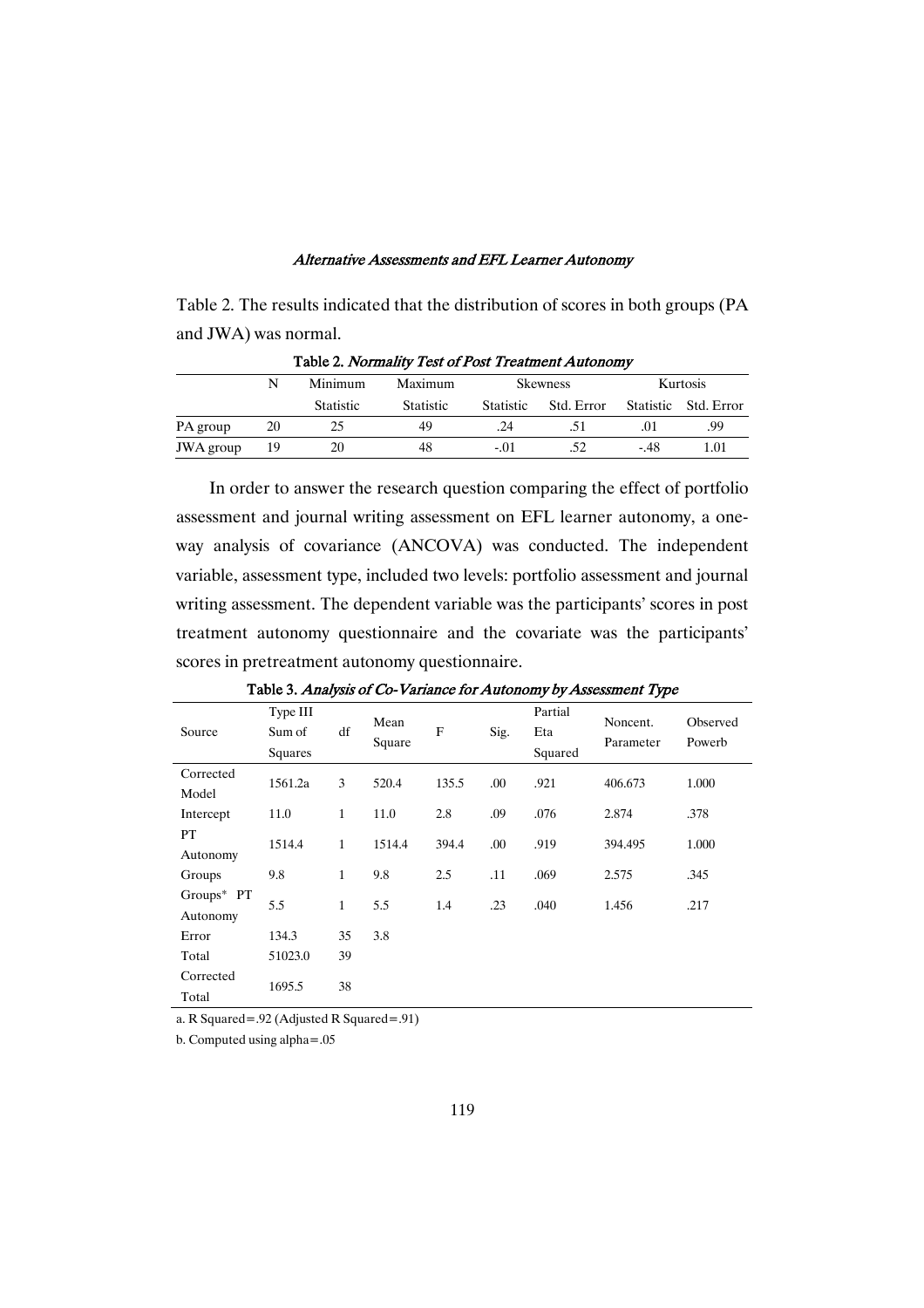A preliminary analysis evaluating the homogeneity-of-regression (slopes) assumption indicated that the relationship between the covariate and the dependent variable did not differ significantly as a function of the independent variable,  $F(1,35)=1.45$ ,  $p=.23$ . That is,  $p(.23) > (.05)$ . The ANCOVA was not significant,  $F(1, 35)=2.57$ ,  $p=.11$ ,  $p> .05$ . Therefore, the null hypothesis indicating that "there is no significant difference in effects of portfolio and journal assessment on EFL learners' autonomy" was approved and it was inferred that portfolio and journal assessments were equally influential in increasing EFL learners' autonomy.

### 4.Discussion

The present study was done in order to compare the effects of portfolio assessment and journal assessment on learner autonomy of EFL learners. It was found that there is no significant difference in effects of portfolio and journal assessment on EFL learners' autonomy. These two major types of alternative assessment were almost equally beneficial in making learners autonomous in language learning. Considering the vast scope of language learning, teachers cannot convey the whole knowledge on language to the learners. At the end of the instruction there is much left to be acquired. Autonomy, therefore, plays a great role in developing lifelong skills in learners. The findings presented the equal benefits of portfolio assessment and journal writing assessment. O'Malley and Chamot (1990) indicated that a key element of portfolios is student self-assessment; without self-assessment and reflection on the part of the student, a portfolio is not a portfolio. According to these researchers, the self-assessment called for by portfolios can have several outcomes for the student: students take responsibility for knowing where they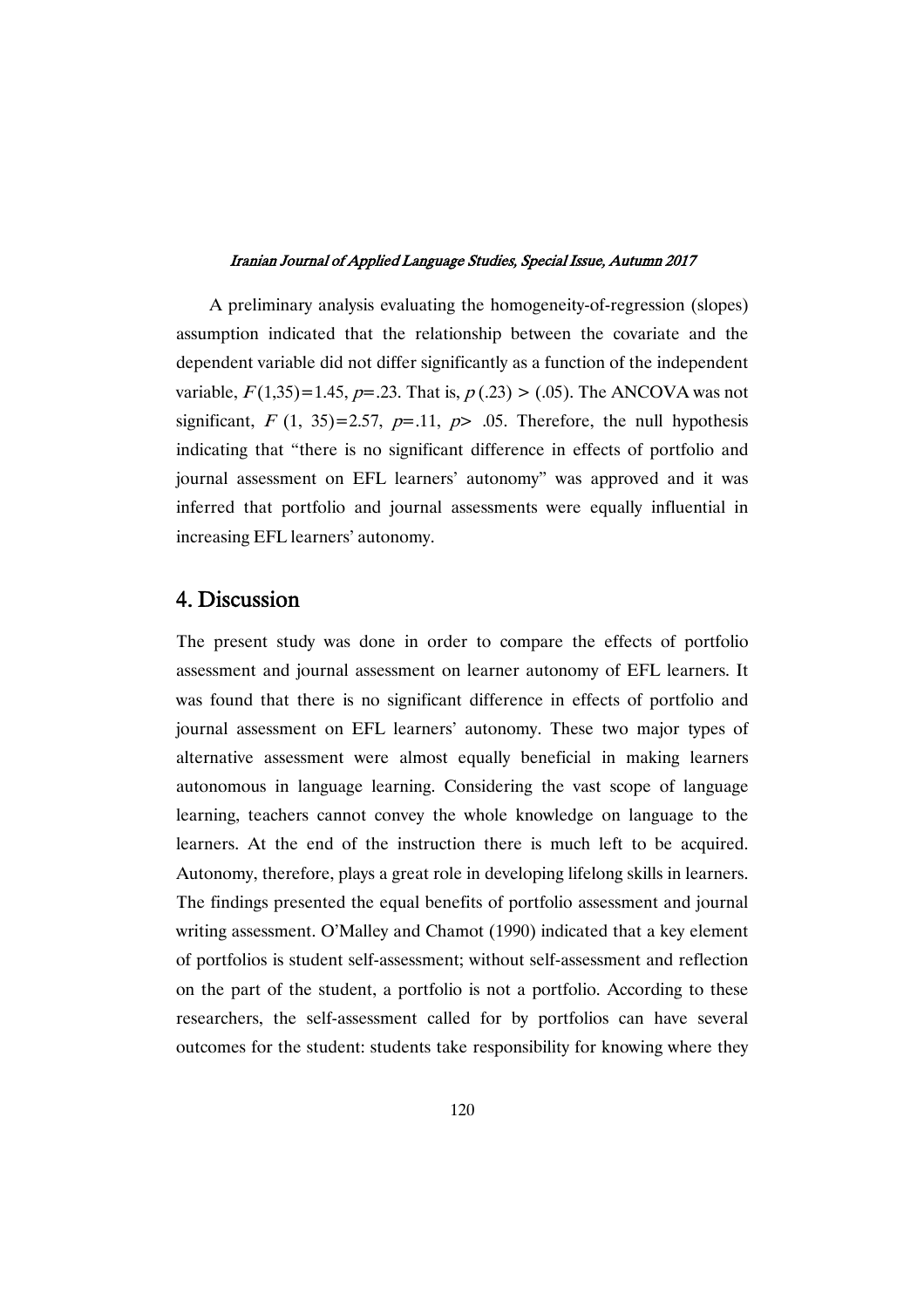are with regard to learning goals; students broaden their view of what is being learned.

Portfolio provides the situation for reflection. Reflection is an important element in autonomy. Portfolio fosters intrinsic motivation, responsibility, and ownership, promote student-teacher interaction with teacher as facilitator, individualizes learning and celebrate the uniqueness of each student, provides tangible evidence of a student's work, facilitates critical thinking selfassessment, and revision process, offers opportunities for collaborative work with peers, and permits assessment of multiple dimensions of language learning (Brown, 2004, p. 257).

Another alternative assessment of the present study, journal writing assessment, was also reported as an equally effective means of improving learner autonomy. Assessment can be viewed through many different lenses: as a form of self-expression, as a record of events or as a form of therapy. It can be a combination of these and other purposes (Boud, 2001) and this combination is the potential feature of alternative assessment like journal writing. Journal writing assessment is a technique which has the potential to promote critical self-reflection where dilemmas, contradictions, and evolving worldviews are questioned or challenged.

Journal writing assessment in this study included summary writing and dialog between instructor and learner. Progoff (1975) even suggests having simulated conversations with the inner self or real conversations with others, including obtaining feedback, as a means of furthering any value received from the process. Journals enable learners to record aspects of what they are reading in their own voice or words (Perham, 1992). When learners notice their learning process and they assess their own learning and answer their self-raised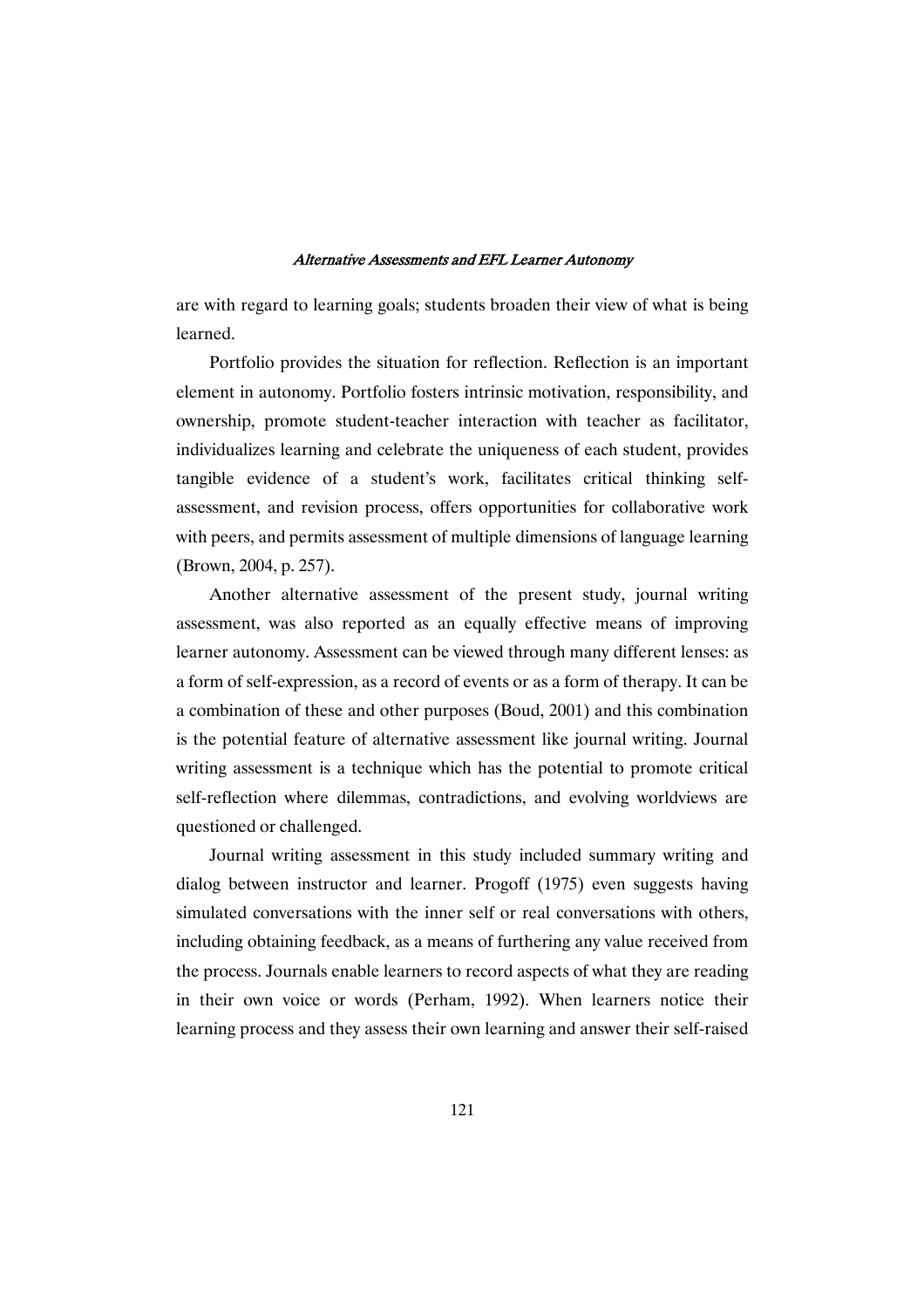questions rather than just answering the to-be-answered questions of the material, their autonomy

Deepening the quality of learning, in the form of critical thinking or developing a questioning attitude, enabling learners to understand their own learning process, increasing active involvement in learning and personal ownership of learning, enhancing professional practice or the professional self in practice, enhancing the personal valuing of the self towards selfempowerment, enhancing creativity by making better use of intuitive understanding, providing an alternative 'voice' for those not good at expressing themselves, fostering reflective and creative interaction in a group learning is inherent in any process of expression, that is, in any way of giving form to the world as experienced are among the benefits of journal writing assessment (Moon,1999, pp.188-194).

No study, to the best knowledge of the researcher, had compared two types of alternative assessment with each other; however, this study did this comparison and it found that portfolio assessment and journal writing assessment do not differ in their effects on autonomy and regardless of their positive effect they do not have differential effects from each other. Both methods highlighted the reflection and responsibility among the learners and both lead to the positive effect on autonomy.

## 5.Conclusion

This study focused on two major alternative assessment types namely journal writing assessment and portfolio assessment. While the previous literature reflected the effectiveness of alternative assessments in educational context, this study specifically focused on comparing the effect of these two alternative assessment on learner autonomy.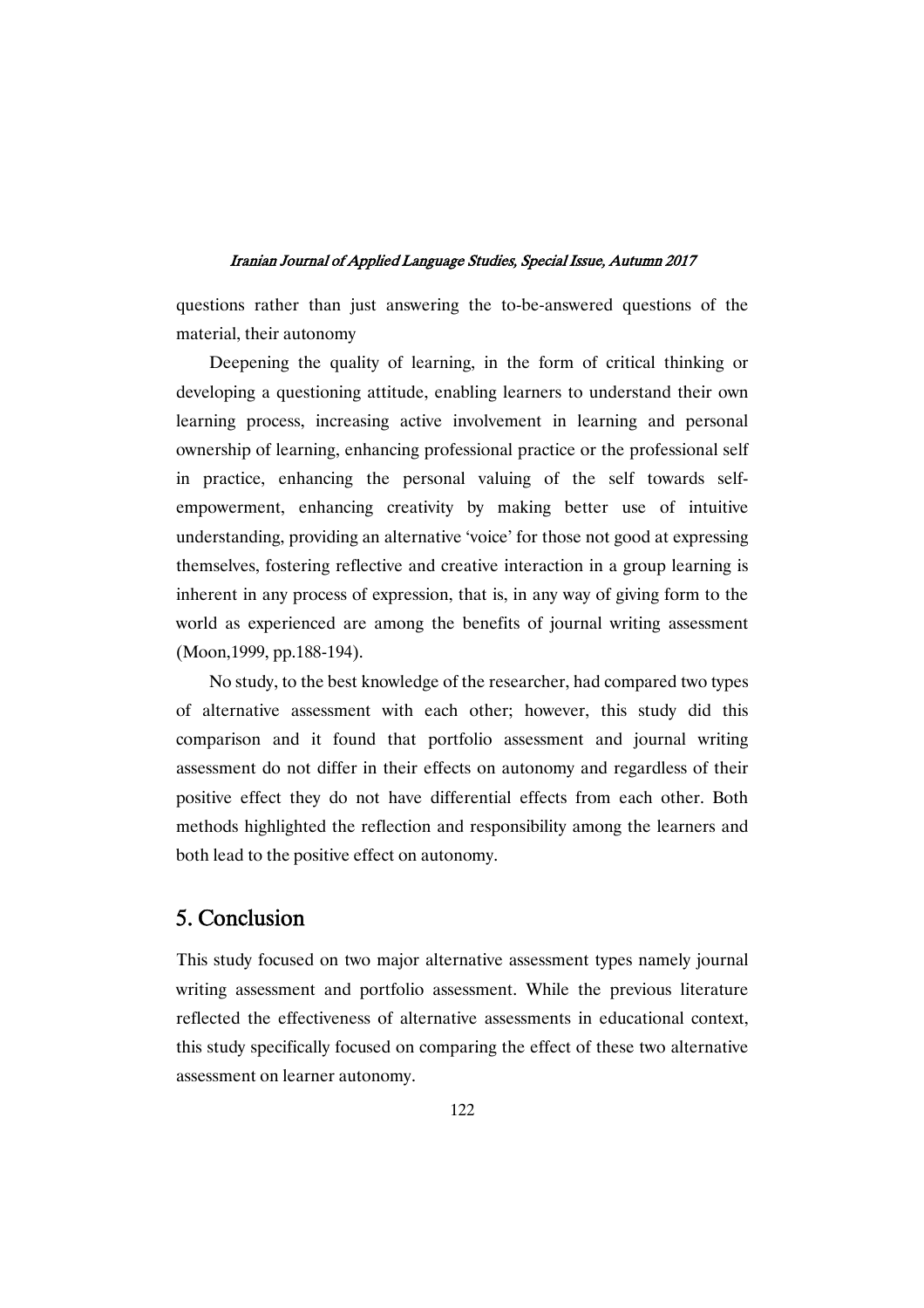Through this study the research observed that for many students, the process of maintaining a journal helps them become more organized and focused on the areas they are studying. There is often personal clarification that takes place in journal writing in which the learners reach certainty after several efforts and their comprehension of the reading text becomes more completed by after every revision, too, as the journaling process helps in the elucidation of opinions, beliefs, and feelings.

Portfolio writing assessment gains its power from the existing relationship between learners and instructors and the learners' reflection as well. The learners' participation in the given tasks is very different from conventional classes, and learners are aware of this change, for the beginning sessions they are not very sure of the purpose of this method but by practicing more and more, they realize their own responsibility and power in their own learning.

The results of the study reflected that both portfolio assessment and journal writing assessment have potential in improving learner autonomy. Among the other advantages of these two alternative assessment types aredeveloping a questioning attitude in order to answer their own questions while reading comprehension in order to fill the gap in their own understanding of the text, enabling them to notice their own learning process and observe their progress in understanding and comprehension, increasing active involvement in learning in contrast to conventional methods of presenting reading comprehension, improving the instructors' understanding of individual differences, raising reflection and interaction in a learning environment. However, without any doubt these methods are really hard to apply in large classes and it needs a lot of patience and skill of the instructor.